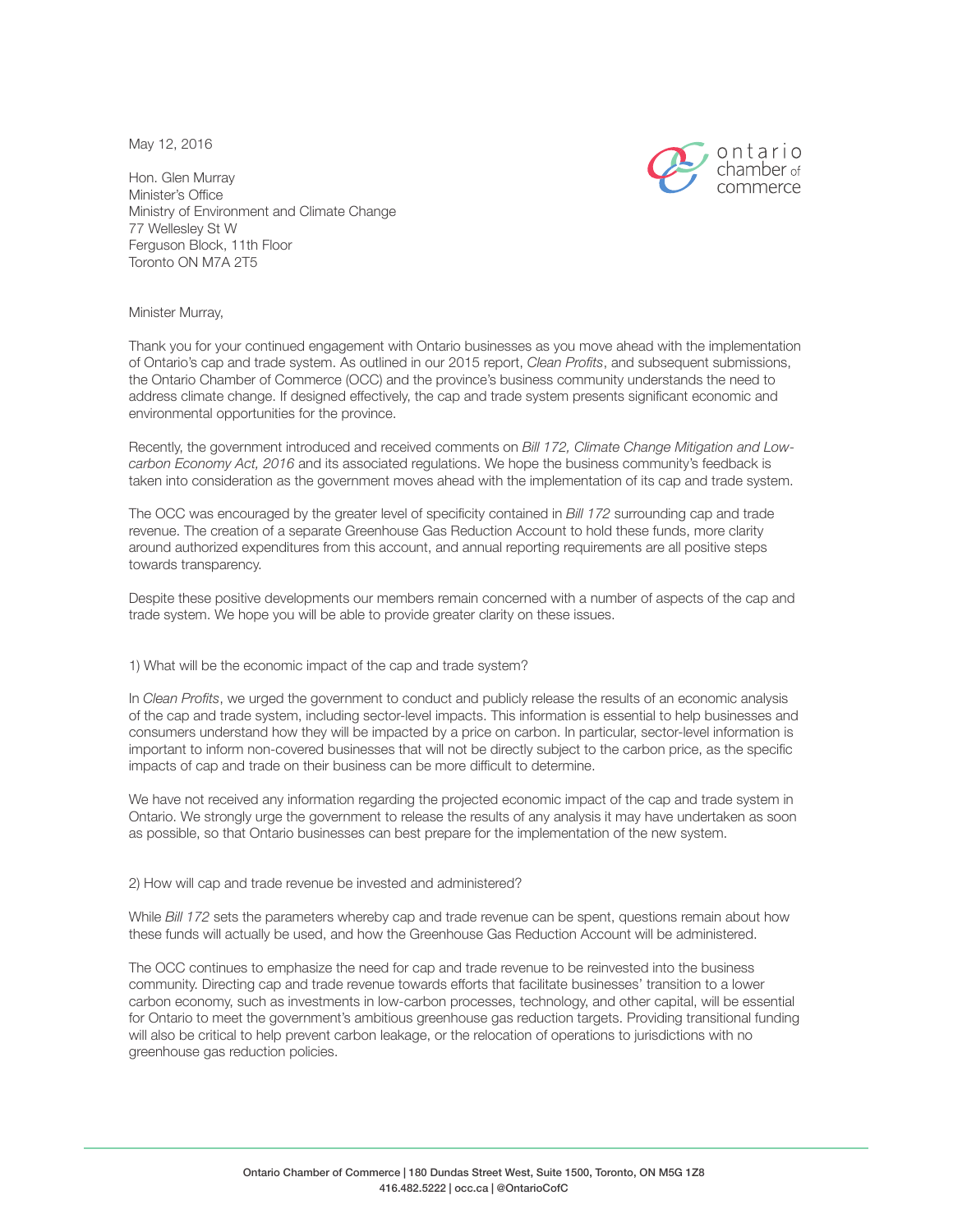Currently, the mechanisms by which funds from the account will be distributed are unclear. Who will be eligible to receive this money? How could a business with a plan to reduce its carbon footprint access these funds? Which principles and criteria will be applied to evaluate and compare project proposals? How long will the application process take?

If this revenue is to help Ontario drive emissions reductions, then it must be available from the beginning. To provide for a wide range of solutions to reduce greenhouse gas emissions, access to this revenue should not be overly restrictive. We urge the government to finalize and communicate the details of revenue administration and distribution in advance of the launch of the cap and trade system, so that businesses are prepared to take advantage of this opportunity to reduce their carbon footprint quickly. Government should work with the business community to ensure that the mechanisms to access these funds are simple, fair, and transparent.

3) How, and when, will offsets be available?

*Bill 172* sets out the requirements for the registration of offsets, but contains few other details. MOECC notes in the proposed regulation document that a separate offsets regulation will be proposed later in 2016.

Offset credits could play an important role in increasing the overall effectiveness of Ontario's cap and trade system. Allowing covered entities to purchase offsets provides them with another vehicle to comply with their obligations under cap and trade, and can often be a lower-cost alternative. By allowing non-covered sectors to sell credits, an offset market can also provide an economic incentive for non-covered businesses to reduce their emissions. This expands the greenhouse gas reducing potential of the cap and trade system.

To play a role in cap and trade compliance, however, both covered entities and entities looking to sell offsets need much more information. How can offset projects be verified and registered? How can businesses buy and sell credits?

As such, we request that the government to finalize the details of offsets regulations and associated protocols as quickly as possible to coincide with the launch of the cap and trade system. If Ontario is to support a viable offsets market and drive further emissions reductions, credits must be available for covered entities to purchase soon after implementation. The OCC and our members would welcome an opportunity to work with you directly in the coming weeks.

4) What will the cap and trade system look like after 2020?

Certainty is essential to effective business planning and risk mitigation. Businesses in Ontario have little insight into what the design of Ontario's cap and trade system will be after 2020. While we understand that the government is focused on getting the cap and trade system ready for a 2017 launch, post-2020 design elements are important considerations for businesses looking to make long-term investments in the province. In particular, many covered entities are wondering whether some free allowances will be carried over into future compliance periods. This has been done in other jurisdictions to maintain competitiveness and reduce carbon leakage.

We urge the government to, where possible, increase the clarity of system design beyond the first compliance period.

Overall, we continue to hear that businesses are feeling uncertain about the incoming cap and trade system and unprepared for its full implementation next year. To produce the most effective environmental and economic outcomes, it is important that government takes the time get the design of cap and trade right. This was underscored at the OCC's recent Annual General Meeting, where the Ontario Chamber Network voted to support the delay of cap and trade implementation to allow government and the business community more time to prepare. As such, we encourage the government to consider delaying the implementation of the cap and trade system until 2018.